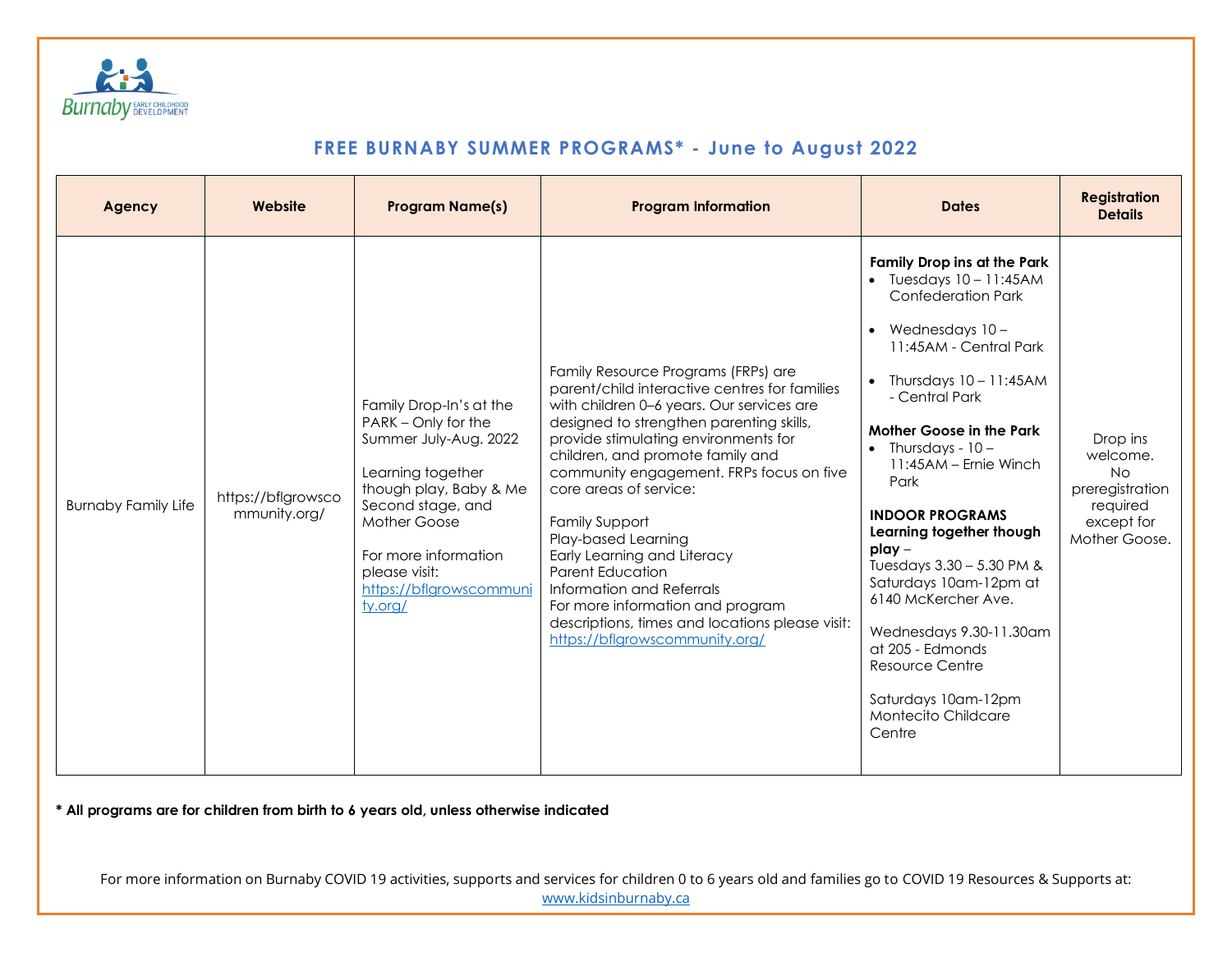

| Agency                        | Website                            | <b>Program Name(s)</b>                                                                                                                                                                                                                                                                                                                                                                                                                                                                                                                                                | <b>Program Information</b>                                                                                                                                                                                                                                                                                                                                                                                                                                                                                                                     | <b>Dates</b>                                                                                                     | <b>Registration Details</b>                                                                                                       |
|-------------------------------|------------------------------------|-----------------------------------------------------------------------------------------------------------------------------------------------------------------------------------------------------------------------------------------------------------------------------------------------------------------------------------------------------------------------------------------------------------------------------------------------------------------------------------------------------------------------------------------------------------------------|------------------------------------------------------------------------------------------------------------------------------------------------------------------------------------------------------------------------------------------------------------------------------------------------------------------------------------------------------------------------------------------------------------------------------------------------------------------------------------------------------------------------------------------------|------------------------------------------------------------------------------------------------------------------|-----------------------------------------------------------------------------------------------------------------------------------|
| <b>Burnaby Family</b><br>Life | https://bflgrowscom<br>munity.org/ | Expecting & New Moms:<br>We're Here For You And Baby<br>Pregnancy Outreach Program<br>(prenatal)<br>Baby & Me (second stage)<br><b>Healthy Care Pregnancy Program</b>                                                                                                                                                                                                                                                                                                                                                                                                 | One-to-one, by phone, online, or<br>virtual groups                                                                                                                                                                                                                                                                                                                                                                                                                                                                                             | Ongoing                                                                                                          | To register please<br>visit<br>websitewww.bflgro<br>wscommunity.org/<br>expecting-new-<br>moms                                    |
| <b>Burnaby Family</b><br>Life | https://bflgrowsco<br>mmunity.org/ | In person Parenting and support<br>groups:<br>Nobody's Perfect-Tuesdays<br>and Fridays<br>LGBTQ2SIA+ Parent Support<br>$\bullet$<br>Group - Tuesdays<br>Systematic training for<br>effective parenting (STEP)<br>(Tuesdays online and<br>Saturdays in person)<br>Calm & Confident Parenting -<br>$\bullet$<br>Wednesdays<br>Fatherhood, A Journey -<br>Wednesdays-online<br>Anger management for Men<br>- Thursdays - online<br>Parenting for Immigrants -<br>Thursdays<br>Parenting for Immigrants<br>(ARABIC) - Fridays<br>Immigrant Women Support<br>Group-Fridays | Our Parenting and Support programs<br>provide a safe a safe and inclusive<br>space for parents. caregivers and<br>other individuals to learn about<br>themselves, their children, and how to<br>build productive skills that can<br>support the healthy development of<br>their family, their children and<br>themselves.<br>For program descriptions please visit:<br>https://bflgrowscommunity.org/<br>Free childcare for children 18m to<br>10years is available for all in person<br>programs. Pre-registration required for<br>childcare. | For dates,<br>times and<br><b>locations</b><br>please visit<br>https://bflgrow<br>scommunity.or<br>$\mathbf{g}/$ | For program<br>descriptions and<br>registration please<br>visit:<br>https://bflgrowsco<br>mmunity.org/<br>OR<br>Call 604-659-2200 |

**\* All programs are for children from birth to 6 years old, unless otherwise indicated**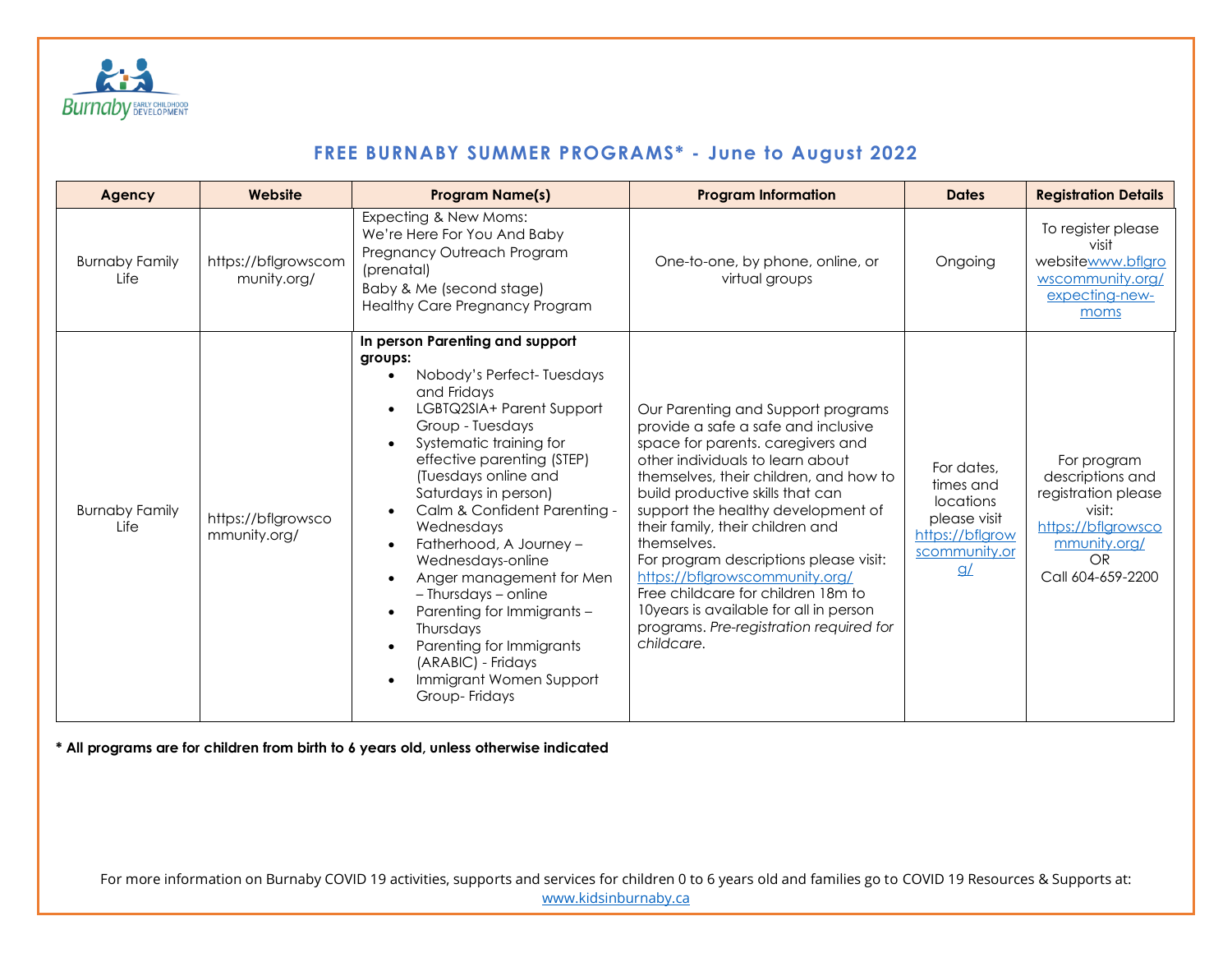

| Agency                                   | Website                                              | <b>Program Name(s)</b>                                                                                                            | <b>Program Information</b>                                                            | <b>Dates</b>                                                       | <b>Registration Details</b>                                                                                                                    |
|------------------------------------------|------------------------------------------------------|-----------------------------------------------------------------------------------------------------------------------------------|---------------------------------------------------------------------------------------|--------------------------------------------------------------------|------------------------------------------------------------------------------------------------------------------------------------------------|
| <b>Burnaby</b><br>Neighbourhood<br>House | https://burnabynh.c<br>$a$ /get-<br>involved family/ | In person Family Drop-In                                                                                                          | Family Drop-In for families with<br>children birth to 5 years old.                    | Family Drop-<br>In's are<br>Monday to<br>Friday<br>$9:30-11:30$ am | M,T, Th, Fri are at:<br>4460 Beresford<br>Street. Except<br>Wednesdays are at<br>2055 Rosser Street.                                           |
| <b>Burnaby</b><br>Neighbourhood<br>House | https://burnabynh.c<br>$a$ /get-<br>involved family/ | Online Family Drop-In (Spanish)                                                                                                   | Online family drop in for Spanish<br>speakers, with children birth to 5 years<br>old. | Tuesdays and<br>Thursdays<br>2:30-4:30pm                           | To join, visit the<br>webpage, and just<br>click to join. No<br>registration<br>required.<br>https://burnabynh.<br>ca/get-<br>involved family/ |
| <b>Burnaby</b><br>Neighbourhood<br>House | https://burnabynh.<br>ca/get-<br>involved family/    | Online and in person, family<br>drop-in programs, family<br>support services, community<br>kitchen programs, and more<br>$\cdots$ | Visit website for online calendar with<br>details                                     | Ongoing                                                            | To register please<br>visit website                                                                                                            |

**\* All programs are for children from birth to 6 years old, unless otherwise indicated**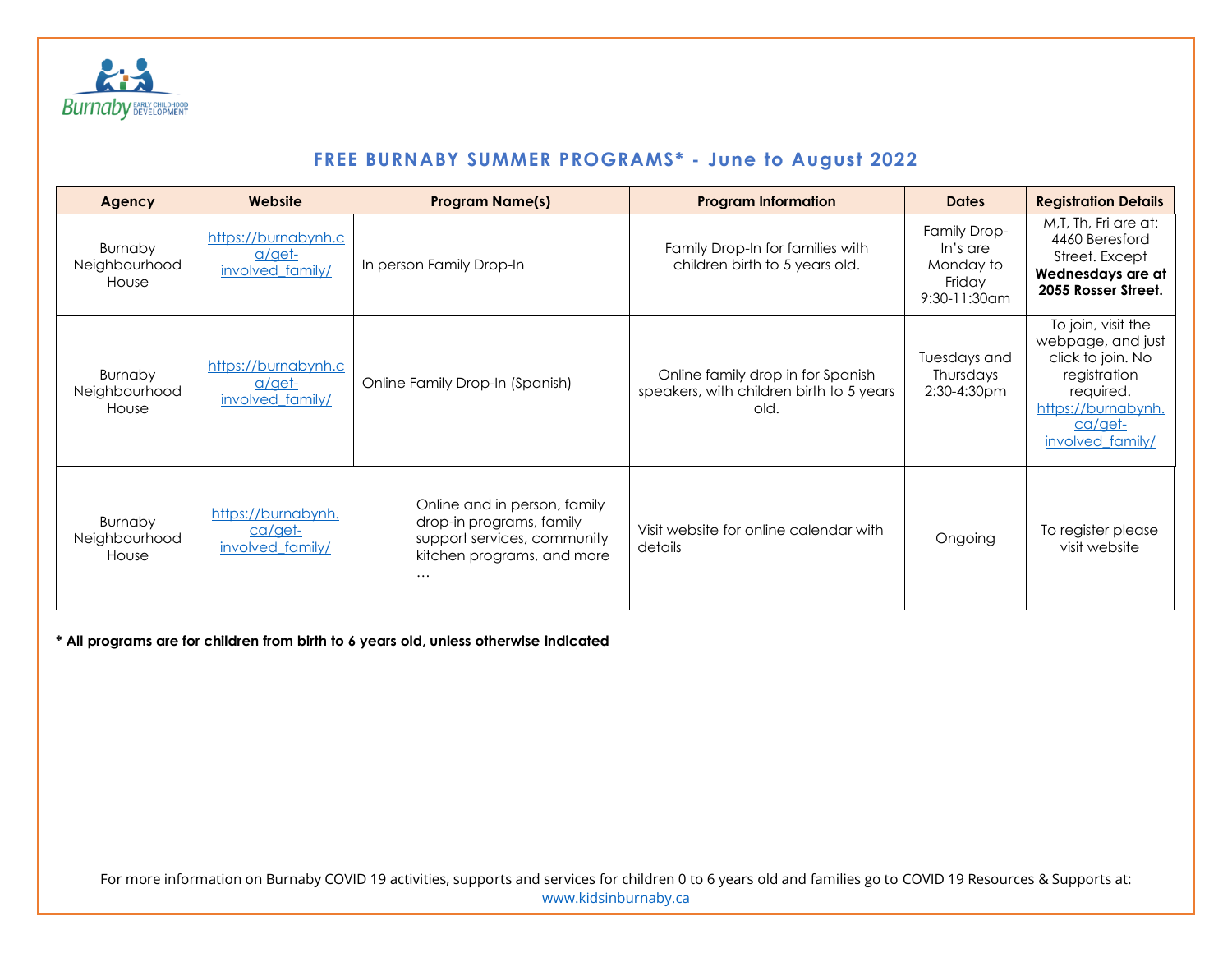

| Agency                                  | Website                                                | <b>Program Name(s)</b>                                                                                                                                                                                                                       | <b>Program Information</b>                                                                                                                                                                             | <b>Dates</b>                                                                                                                                                                                                                                                                | <b>Registration Details</b>                                         |  |
|-----------------------------------------|--------------------------------------------------------|----------------------------------------------------------------------------------------------------------------------------------------------------------------------------------------------------------------------------------------------|--------------------------------------------------------------------------------------------------------------------------------------------------------------------------------------------------------|-----------------------------------------------------------------------------------------------------------------------------------------------------------------------------------------------------------------------------------------------------------------------------|---------------------------------------------------------------------|--|
| <b>Burnaby Public</b><br>Library        |                                                        | <b>Outdoor Family Storytime</b>                                                                                                                                                                                                              | Share songs, rhymes, and stories for<br>children of all ages.                                                                                                                                          | June 14, 21, 28 and<br>July 5<br>$10:30$ am - 11:00am<br>Cameron Park<br>(behind Recreation<br>Complex)<br>June 29, and July<br>6,13,20,27<br>$1:30 - 2:00$ pm<br><b>Edmonds Park</b><br>(behind Edmonds<br>Recreation<br>Complex)<br>July 9,16,23,30<br>$11:00 - 11:30$ am | No registration<br>required.                                        |  |
|                                         |                                                        |                                                                                                                                                                                                                                              |                                                                                                                                                                                                        | McGill Branch, front<br>lawn                                                                                                                                                                                                                                                |                                                                     |  |
| <b>Burnaby Public</b><br>Library        |                                                        | <b>Summer Reading Club</b>                                                                                                                                                                                                                   |                                                                                                                                                                                                        | Ongoing                                                                                                                                                                                                                                                                     | Registration is<br>ongoing at:<br>bpl.bc.ca/summer<br>-reading-club |  |
| Cameray Child<br>and Family<br>Services | https://www.came<br>ray.ca/parent-<br>support-program/ | Interactive groups for young<br>children (i.e. Circle Time, Family<br>Literacy Circle, etc.), Parent support<br>groups, Circle of Security Parenting<br>program, Parenting Workshop for<br>Newcomers to Canada, and one-<br>one counselling. | For Burnaby and New Westminster<br>residents with one or more children<br>under the age of 5 years old.<br>Online family groups, activities for<br>children and families, and supports<br>for parents. | Visit website for<br>details in the<br>calendar                                                                                                                                                                                                                             | Email:<br>pspgroupsignup@<br>cameray.ca                             |  |

**\* All programs are for children from birth to 6 years old, unless otherwise indicated**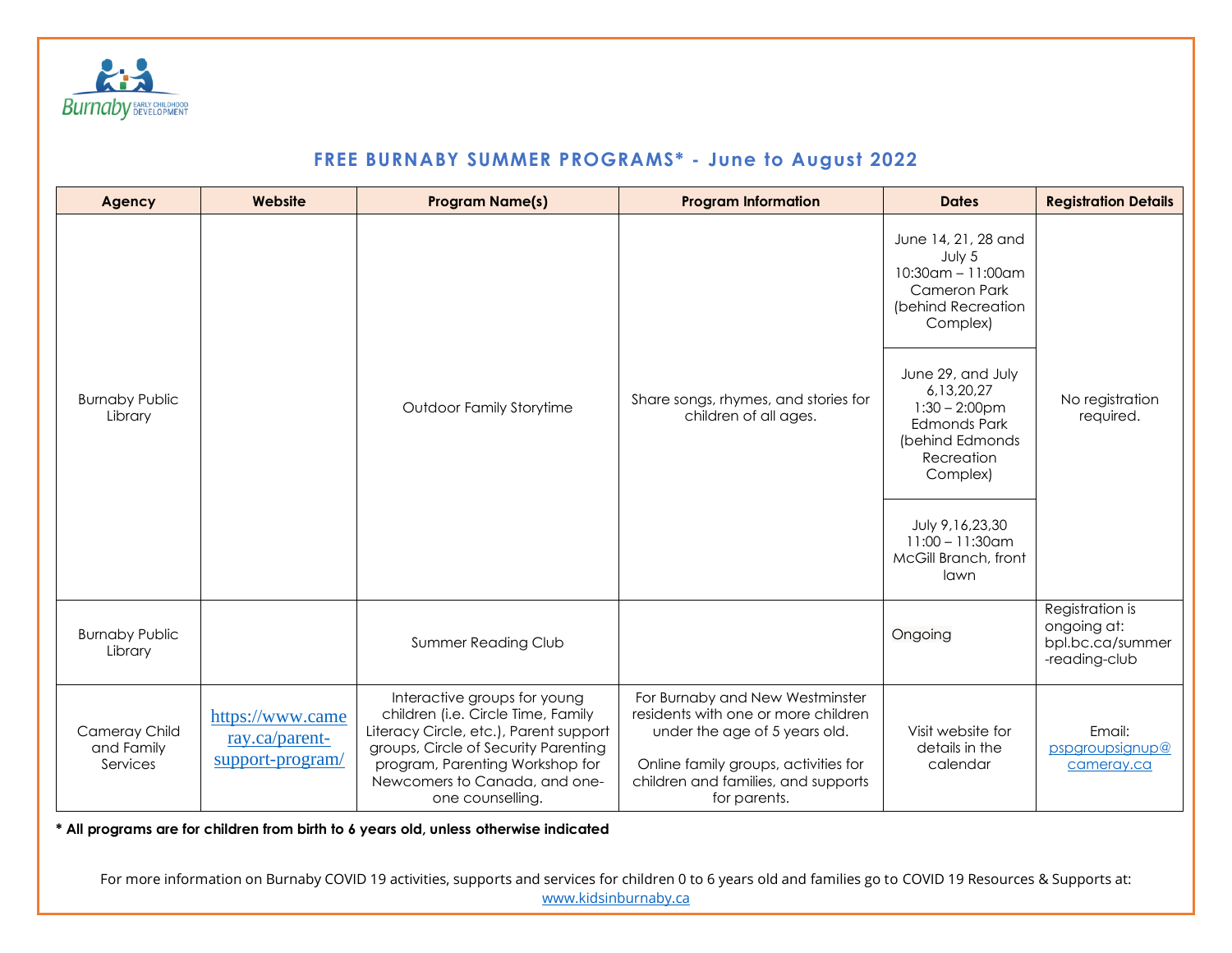

| Agency                                           | Website                                                            | <b>Program Name(s)</b>                                                                                                                                                                                                                                        | <b>Program Information</b>                                                                                                                                                                                                                        | <b>Dates</b>                                      | <b>Registration Details</b>                                                                                                                                              |
|--------------------------------------------------|--------------------------------------------------------------------|---------------------------------------------------------------------------------------------------------------------------------------------------------------------------------------------------------------------------------------------------------------|---------------------------------------------------------------------------------------------------------------------------------------------------------------------------------------------------------------------------------------------------|---------------------------------------------------|--------------------------------------------------------------------------------------------------------------------------------------------------------------------------|
| <b>Family Service</b><br>of Greater<br>Vancouver | www.fsgv.ca/programs/<br>early-childhood-<br>community-consultant/ | <b>Early Childhood Community</b><br>Consultant                                                                                                                                                                                                                | Ask questions and get support<br>with free one-on-one consultations<br>about your child's development,<br>behavior, parenting tips, tricks and<br>education, either virtually, a visit in<br>the community or in the comfort of<br>your own home. | Ongoing                                           | For more<br>information or to see<br>availability contact<br>Anita at:<br>call/text:<br>604.723.9548<br>or email<br>aolson@fsgv.ca                                       |
| Information<br>Children                          | www.informationchildren<br>.com                                    | Online and in-person Parent<br>Workshops and Events<br>including Circle of Security<br>Parenting, Parenting Toddlers<br>and Preschoolers, New Parents<br>Groups, Online Storytime, and<br>one-to-one parent-coaching.<br>Parenting Helpline and E-<br>support | Information, support and referrals to<br>parents and caregivers with children<br>12 years and under.                                                                                                                                              | Visit website for online<br>calendar with details | Helpline:<br>778.782.3548<br>Email:<br>info@informationchil<br>dren.com<br>To book parent<br>coaching:<br>https://calendly.co<br>m/informationchildr<br>enparentcoachina |
| <b>Metis Nation</b><br><b>BC</b>                 | https://www.mnbc.ca/f<br>amilies/                                  | <b>Metis Family Connections</b>                                                                                                                                                                                                                               | For Metis families with children birth<br>to 8 years. Families build a network<br>of support that provides children<br>with opportunities for early learning<br>and childhood.                                                                    | Ongoing                                           | Visit website for<br>details:<br>https://www.mnbc.<br>ca/mfc/                                                                                                            |
| <b>Metis Nation</b><br><b>BC</b>                 | https://www.mnbc.ca/f<br>amilies/                                  | Miyoopimatishihk (Wellbeing)<br>Program                                                                                                                                                                                                                       | For families with Metis children birth<br>to 8 years old. Met is families can<br>apply for and access services<br>funded directly by MNBC.                                                                                                        | Ongoing                                           | Visit website for<br>details:<br>https://www.mnbc.<br>ca/wellbeing/                                                                                                      |
| <b>Metis Nation</b><br><b>BC</b>                 | https://www.mnbc.ca/f<br>amilies/                                  | Imagination Library                                                                                                                                                                                                                                           | A literacy program for Metis children<br>birth to 4 years. Metis children that<br>are registered in the program<br>received free, age appropriate<br>books each month.                                                                            | Ongoing                                           | Visit website for<br>details:<br>https://www.mnbc.<br>ca/imagination-<br>library/                                                                                        |

**\* All programs are for children from birth to 6 years old, unless otherwise indicated**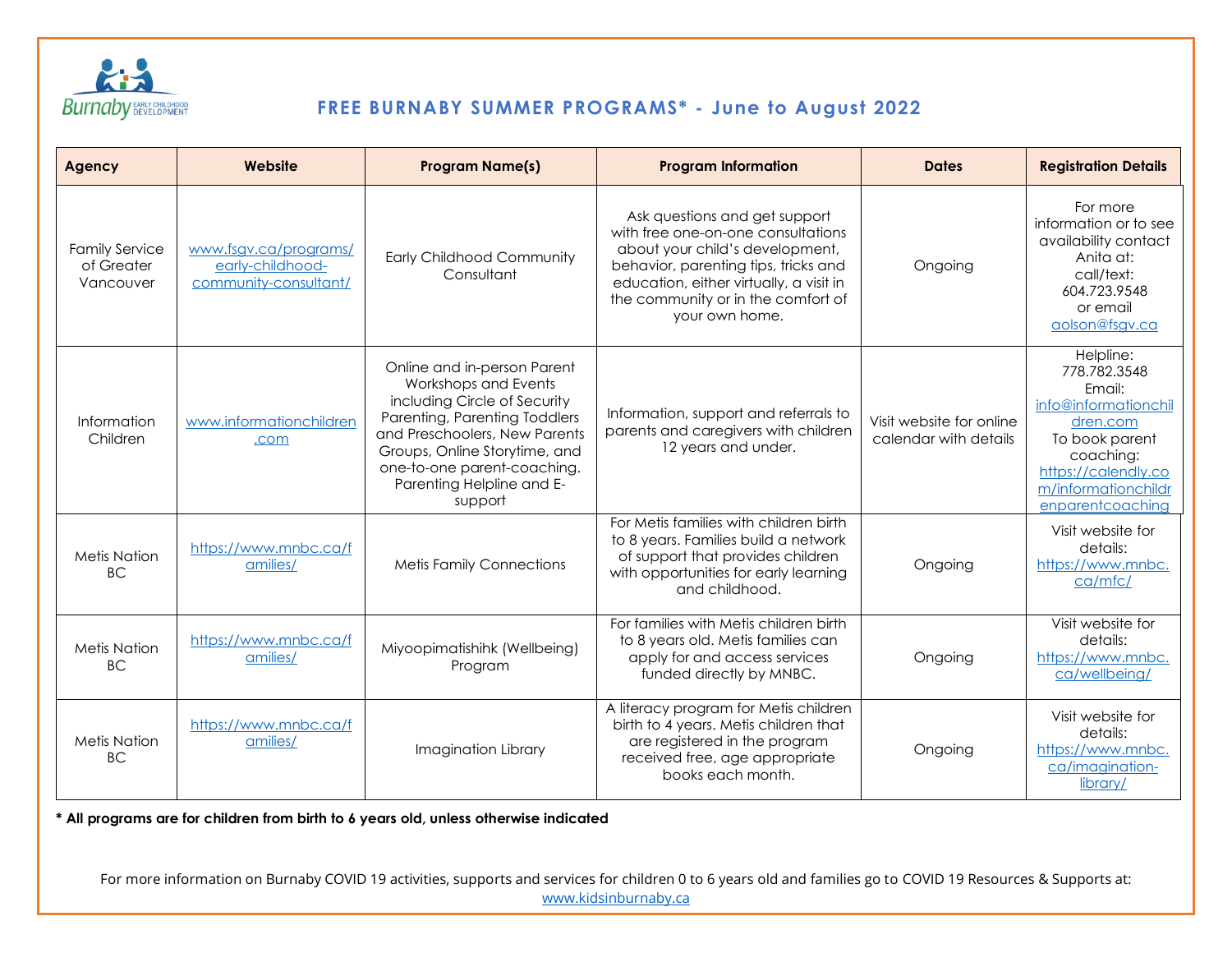

| <b>Agency</b>                    | Website                                                                | <b>Program Name(s)</b>                                                                                       | <b>Program Information</b>                                                                                                                                                                                                                                                                                                                | <b>Dates</b> | <b>Registration Details</b>                                                                       |
|----------------------------------|------------------------------------------------------------------------|--------------------------------------------------------------------------------------------------------------|-------------------------------------------------------------------------------------------------------------------------------------------------------------------------------------------------------------------------------------------------------------------------------------------------------------------------------------------|--------------|---------------------------------------------------------------------------------------------------|
| <b>Metis Nation</b><br><b>BC</b> | https://www.mnbc.ca/f<br>amilies/                                      | <b>Metis Family Connections</b>                                                                              | For Metis families with children birth<br>to 8 years. Families build a network<br>of support that provides children<br>with opportunities for early learning<br>and childhood.                                                                                                                                                            | Ongoing      | Visit website for<br>details:<br>https://www.mnbc.<br>ca/mfc/                                     |
| <b>Metis Nation</b><br><b>BC</b> | https://www.mnbc.ca/f<br>amilies/                                      | Miyoopimatishihk (Wellbeing)<br>Program                                                                      | For families with Metis children birth<br>to 8 years old. Met is families can<br>apply for and access services<br>funded directly by MNBC.                                                                                                                                                                                                | Ongoing      | Visit website for<br>details:<br>https://www.mnbc.<br>ca/wellbeing/                               |
| <b>Metis Nation</b><br><b>BC</b> | https://www.mnbc.ca/f<br>amilies/                                      | Imagination Library                                                                                          | A literacy program for Metis children<br>birth to 4 years. Met is children that<br>are registered in the program<br>received free, age appropriate<br>books each month.                                                                                                                                                                   | Ongoing      | Visit website for<br>details:<br>https://www.mnbc.<br>ca/imagination-<br>library/                 |
| MOSAIC's<br><b>Family Centre</b> | www.mosaicbc.org/servi<br>ces/family-children-<br>youth/family-centre/ | Newcomer's Group, Parent<br>Participated Early Learning,<br>Preschool Orientation, and<br>One-on-One support | For Government Assisted Refugee<br>families with young children aged 0-<br>6, new to Canada, less than five<br>years: information and programs on<br>parenting, childhood development,<br>as well as programs for families and<br>outreach to help families navigate<br>and locate other supports and<br>resources. Online and in-person. | Ongoing      | To register please<br>email: family.centre<br>.reception@mosaic<br>bc.org or call<br>604.636.0120 |

**\* All programs are for children from birth to 6 years old, unless otherwise indicated**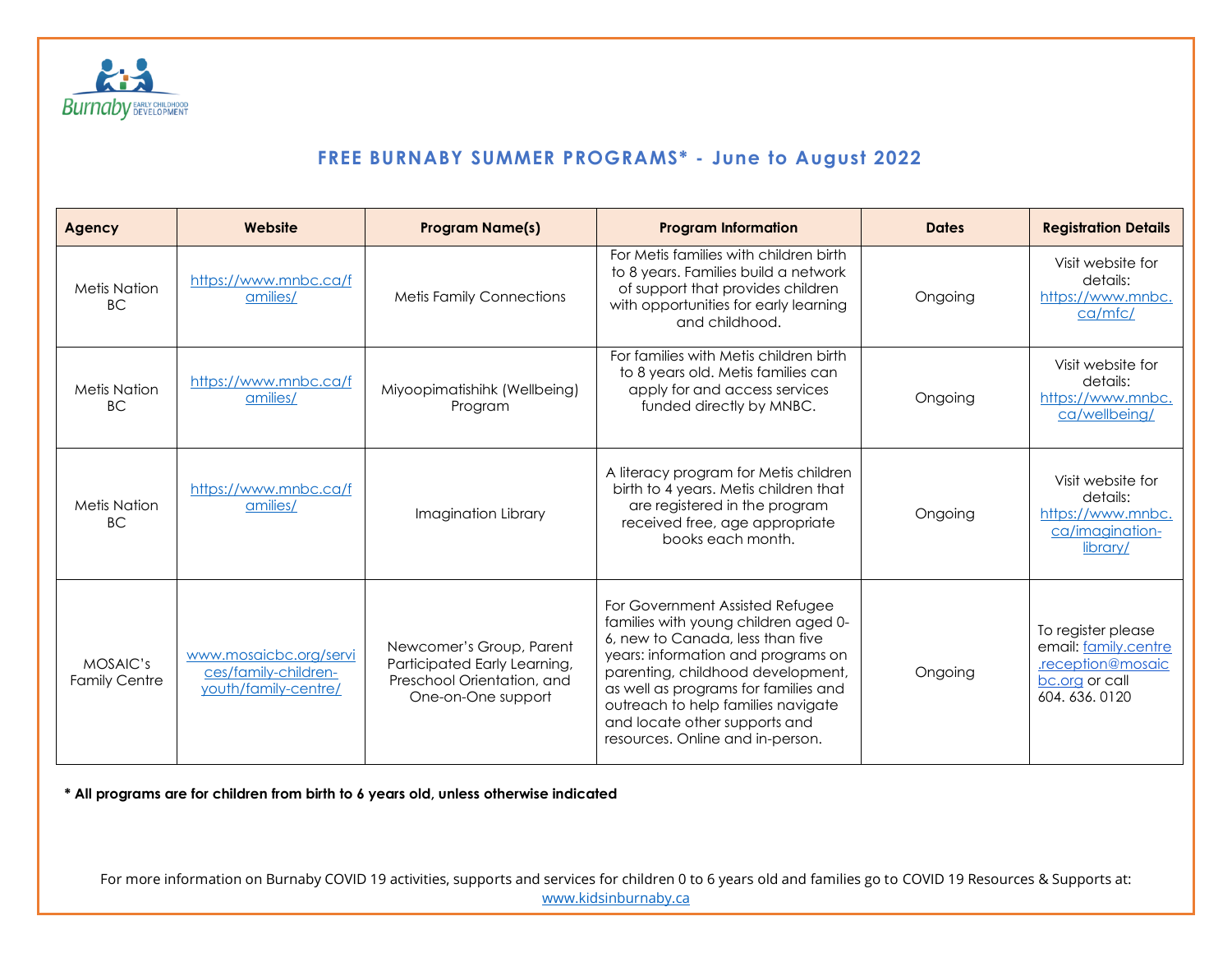

| Agency                                       | Website                                                          | <b>Program Name(s)</b>                                                                                                                                                                                                                                                                    |                                                                                                                                                                                                                                                                                                                     | <b>Program Information</b>                                                                               | <b>Dates</b>               | <b>Registration Details</b>                                                                                   |
|----------------------------------------------|------------------------------------------------------------------|-------------------------------------------------------------------------------------------------------------------------------------------------------------------------------------------------------------------------------------------------------------------------------------------|---------------------------------------------------------------------------------------------------------------------------------------------------------------------------------------------------------------------------------------------------------------------------------------------------------------------|----------------------------------------------------------------------------------------------------------|----------------------------|---------------------------------------------------------------------------------------------------------------|
| Pacific<br>Immigrant<br>Resources<br>Society | https://pirs.bc.ca/progra<br>ms-services/childrens-<br>programs/ | Home Visiting Program (English,<br>Arabic, French)                                                                                                                                                                                                                                        | Online parent support program for<br>newcomer immigrant and refugee<br>parents/caregivers, providing information<br>and support on parenting in a Canadian<br>context, including access to relevant<br>resources and services. There is also a play-<br>based early education for children birth to 6<br>years old. |                                                                                                          | Ongoing                    | To set up an<br>appointment, or for<br>more information<br>call: 604.298.5888<br>or email:<br>info@pirs.bc.ca |
| Pacific<br>Immigrant<br>Resources<br>Society | https://pirs.bc.ca/progra<br>ms-services/childrens-<br>programs/ | Kids Have Stress Too, Nobody's<br>Perfect (English and Arabic),<br>Nobody's Perfect (Mandarin &<br>Cantonese), and Parent-Child<br>Mothergoose                                                                                                                                            | Programs for immigrant and refugee families                                                                                                                                                                                                                                                                         |                                                                                                          | See website<br>for details | See website for<br>details                                                                                    |
| The Purpose<br>Society                       | www.facebook.com/pur<br>posesociety6thSt/                        | Early Childhood Programs                                                                                                                                                                                                                                                                  |                                                                                                                                                                                                                                                                                                                     | Resources, news bulletins and more                                                                       | Ongoing                    | Visit FB page:<br>www.facebook.co<br>m/purposesociety6t<br>hSt/                                               |
| Spirit of the<br>Children                    | www.sotcs.ca/children/                                           | Soaring Eagles Play Time, Hlúlú<br>Drop-In's, Aboriginal Infant<br>Development, Aboriginal<br>Supported Development, Obin<br>Ni'i (Gitxsan for "I am<br>pregnant") Prenatal Program,<br>Infant Massage, FASD<br>Parenting Support Group, and<br>Jordan's Principle Service<br>Coordinator |                                                                                                                                                                                                                                                                                                                     | Programs and supports (in person and<br>online) for Indigenous parents,<br>grandparents, and caregivers. | See website<br>for details | To register please<br>visit website                                                                           |

**\* All programs are for children from birth to 6 years old, unless otherwise indicated**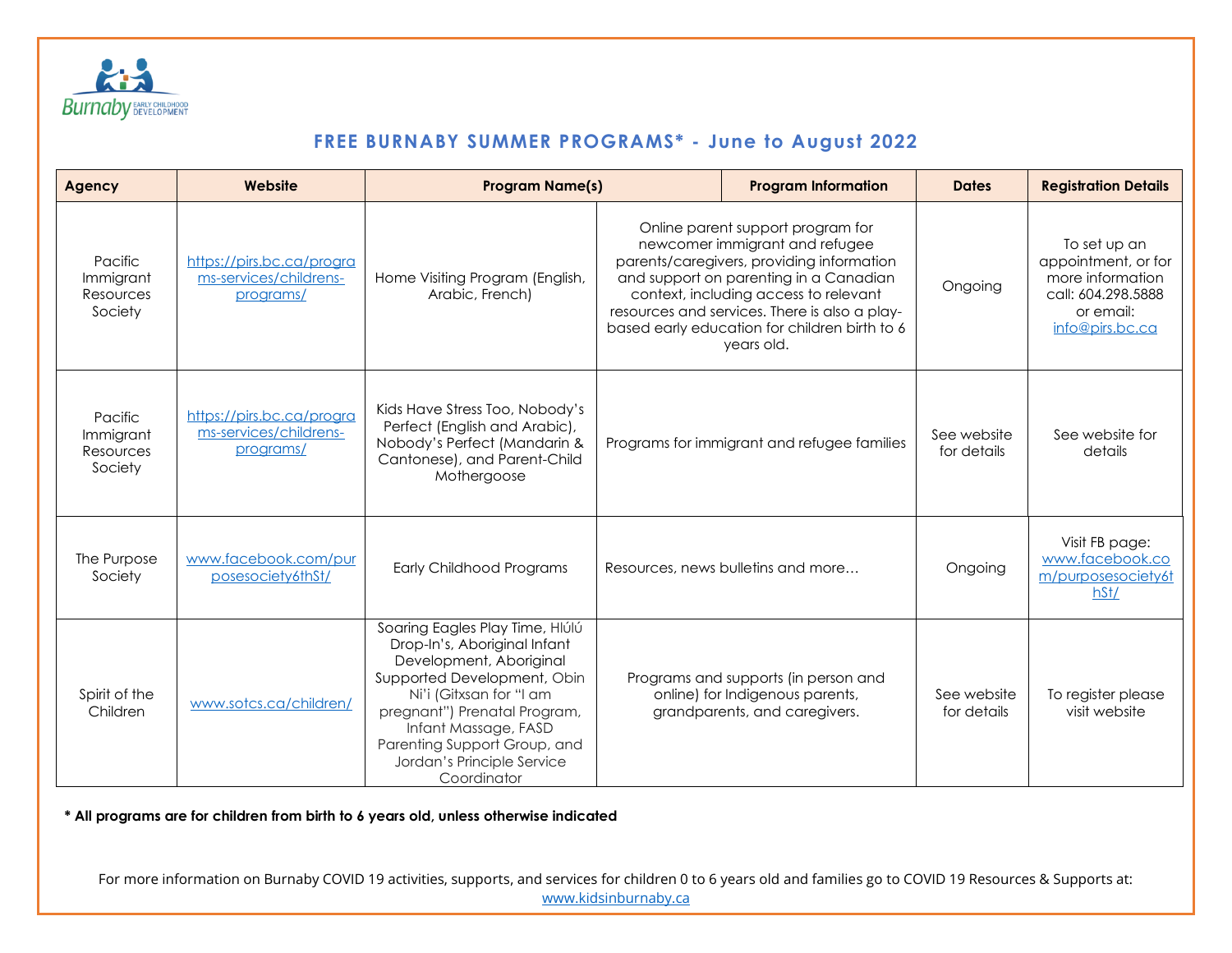

| <b>Agency</b>                                           | Website                                                  | <b>Program Name(s)</b>                | <b>Program Information</b>                                                                                                                      | <b>Dates</b>                                    | <b>Registration Details</b>                                                                                                                               |
|---------------------------------------------------------|----------------------------------------------------------|---------------------------------------|-------------------------------------------------------------------------------------------------------------------------------------------------|-------------------------------------------------|-----------------------------------------------------------------------------------------------------------------------------------------------------------|
| <b>STLEO Youth</b><br>and Family<br>Services<br>Society | https://www.stleo.ca/<br>our-services/young-<br>parents/ | <b>SMILE Young Parents</b><br>Program | 24 and under programs for<br><b>Burnaby and New West</b><br>residents.<br>Prenatal Workshop - 3rd<br>Wednesday monthly-<br>online and in person | ongoing                                         | Registration/Intake<br>required for all<br>programming<br>For further information<br>call Carla or Daniela at<br>604-298-6246 or email:<br>smile@stleo.ca |
| S.U.C.C.E.S.S.                                          | N/A                                                      | Parenting Club (Korean)               | Online, parents share,<br>discuss and have<br>workshops on topics like:<br>child safety, child<br>development, discipline,<br>etc.              | Every 2nd & 4th<br>Thursday<br>10:30am -12:00pm | Contact Vivienne Lee at:<br>vivienne.lee@success.bc<br>.ca                                                                                                |
| S.U.C.C.E.S.S.                                          | N/A                                                      | Parenting Club<br>(Mandarin)          | Online, parents share,<br>discuss and have<br>workshops on topics like:<br>child safety, child<br>development, discipline,<br>etc.              | Every 1st & 3rd<br>Thursday<br>10:30am -12:00pm | Call Teresa Hsieh at: 604-<br>318-2731 or E-mail:<br>teresa.hsieh@success.bc<br>.ca                                                                       |

**\* All programs are for children from birth to 6 years old, unless otherwise indicated**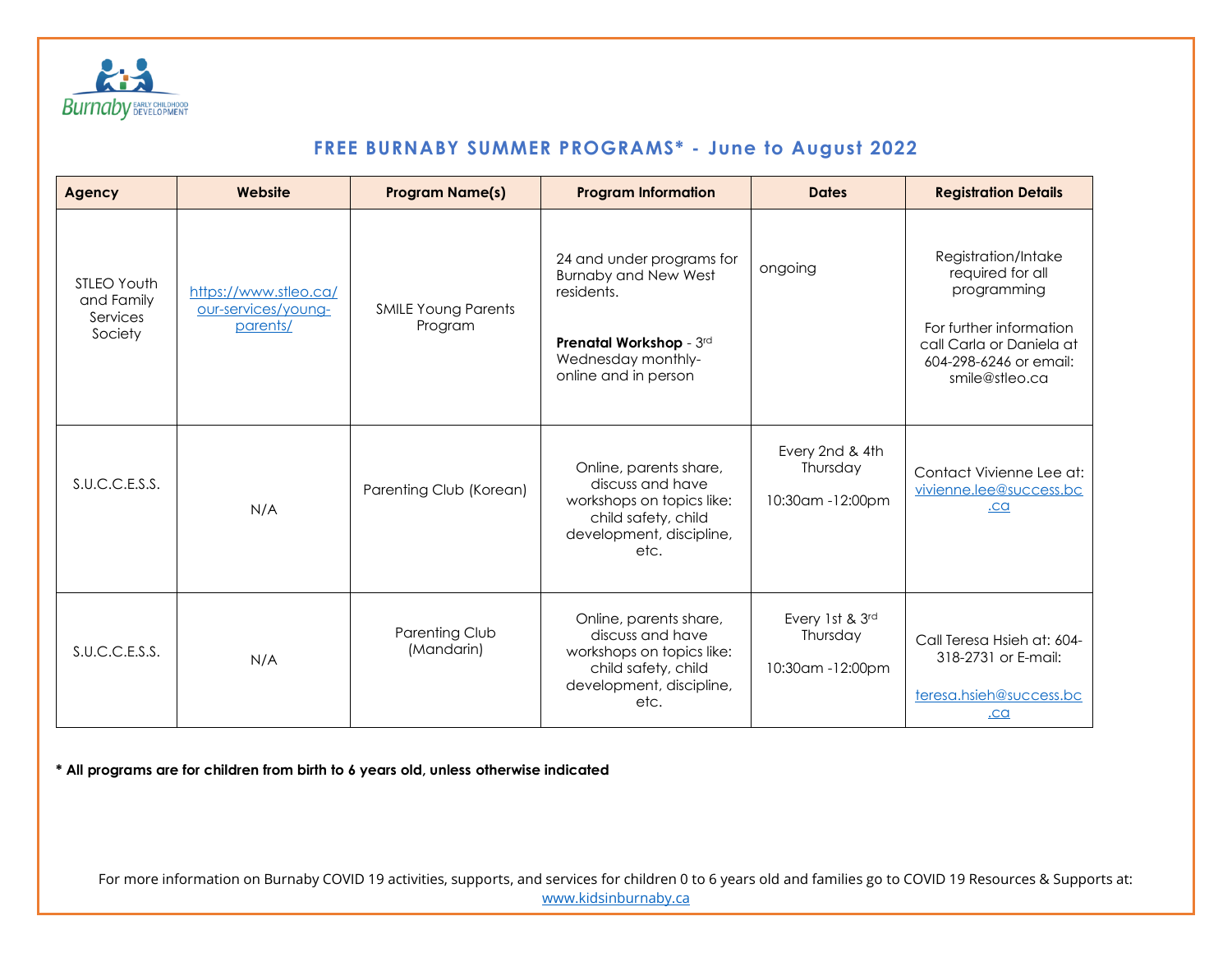

| Agency                                    | Website | <b>Program Name(s)</b>                                                   | <b>Program Information</b>                                                                                                                                     | <b>Dates</b>                                                             | <b>Registration Details</b>                                                                                                                                   |
|-------------------------------------------|---------|--------------------------------------------------------------------------|----------------------------------------------------------------------------------------------------------------------------------------------------------------|--------------------------------------------------------------------------|---------------------------------------------------------------------------------------------------------------------------------------------------------------|
| S.U.C.C.E.S.S.                            | N/A     | Nobody's Perfect<br>(Korean)                                             | Online: To help parents<br>recognize, understand, and<br>deal with their parenting<br>concerns such as health,<br>safety, child development,<br>and behaviors. | 6 sessions on<br>Friday<br>July 8 - August 12<br>2022<br>$10:00 - 11:30$ | Vivienne, email:<br>vivienne.lee@success<br>.bc.ca                                                                                                            |
| S.U.C.C.E.S.S.                            | N/A     | <b>Outdoor Mother Goose</b><br>Program (Mandarin)                        | In-person Songs, Rhymes and<br>Storytelling in Mandarin<br>For children birth to 4 years<br>old.                                                               | 9 sessions on<br>Tuesday,<br>July $12 -$ Sep.6<br>10:30-11:30am          | Call Teresa Hsieh at:<br>604.318.2731 or email:<br>teresa.hsieh@success.<br>bc.ca                                                                             |
| S.U.C.C.E.S.S.                            | N/A     | Parenting Chat Room<br>One-on-One<br>Consultation<br>(Korean & Mandarin) | Ask questions virtually<br>regarding child's development,<br>behavior, and parenting tips.                                                                     | Ongoing                                                                  | Mandarin:<br>Teresa Hsieh at:<br>604.318.2731<br>or email:<br>teresa.hsieh@success.<br>bc.ca<br>Korean:<br>Vivienne Lee at:<br>vivienne.lee@success<br>.bc.ca |
| YMCA Child<br>Care Resource<br>& Referral | N/A     | Virtual Storytime on<br>Demand                                           | www.facebook.com/YMCACC<br>RR/                                                                                                                                 | on demand                                                                | No registration<br>required                                                                                                                                   |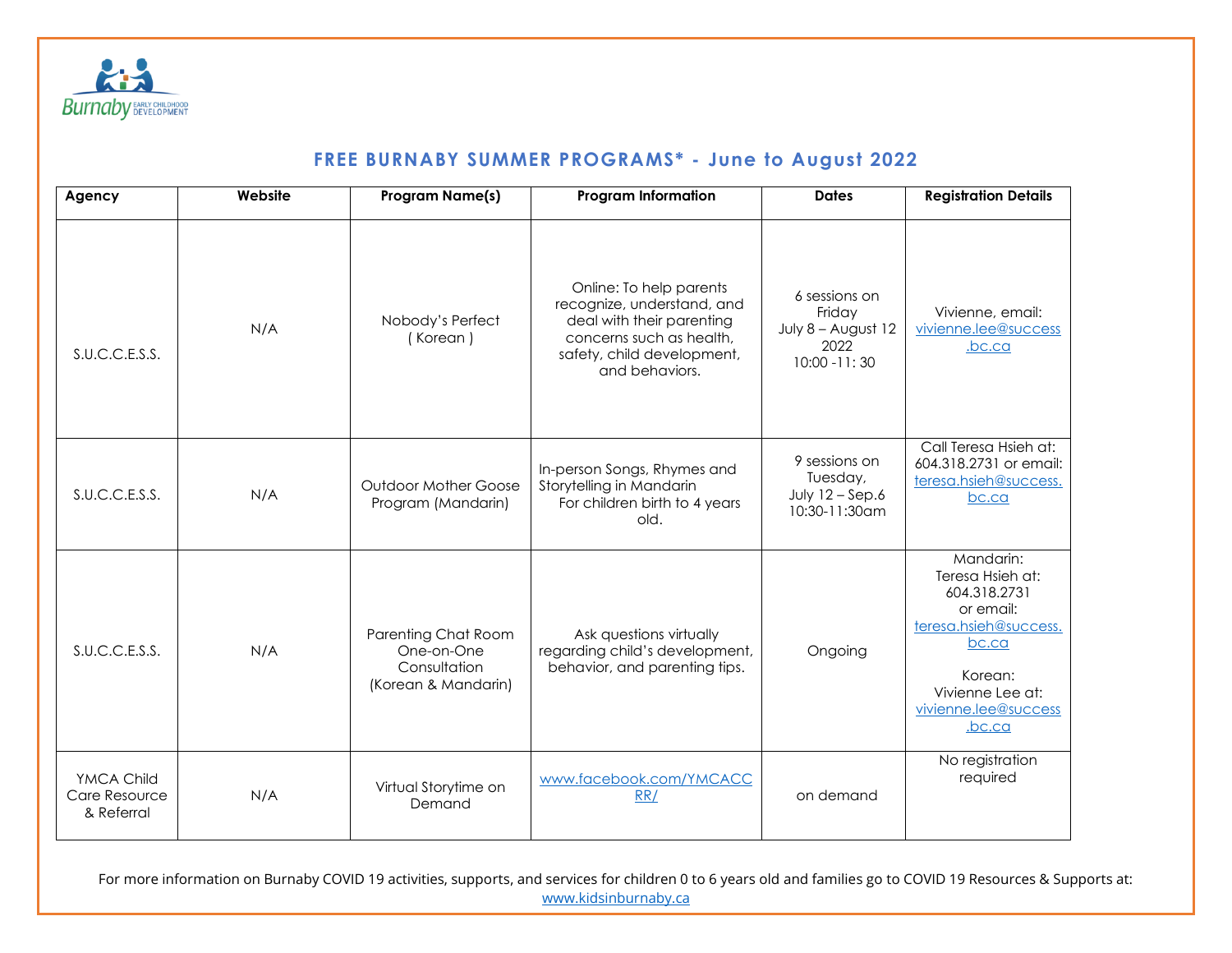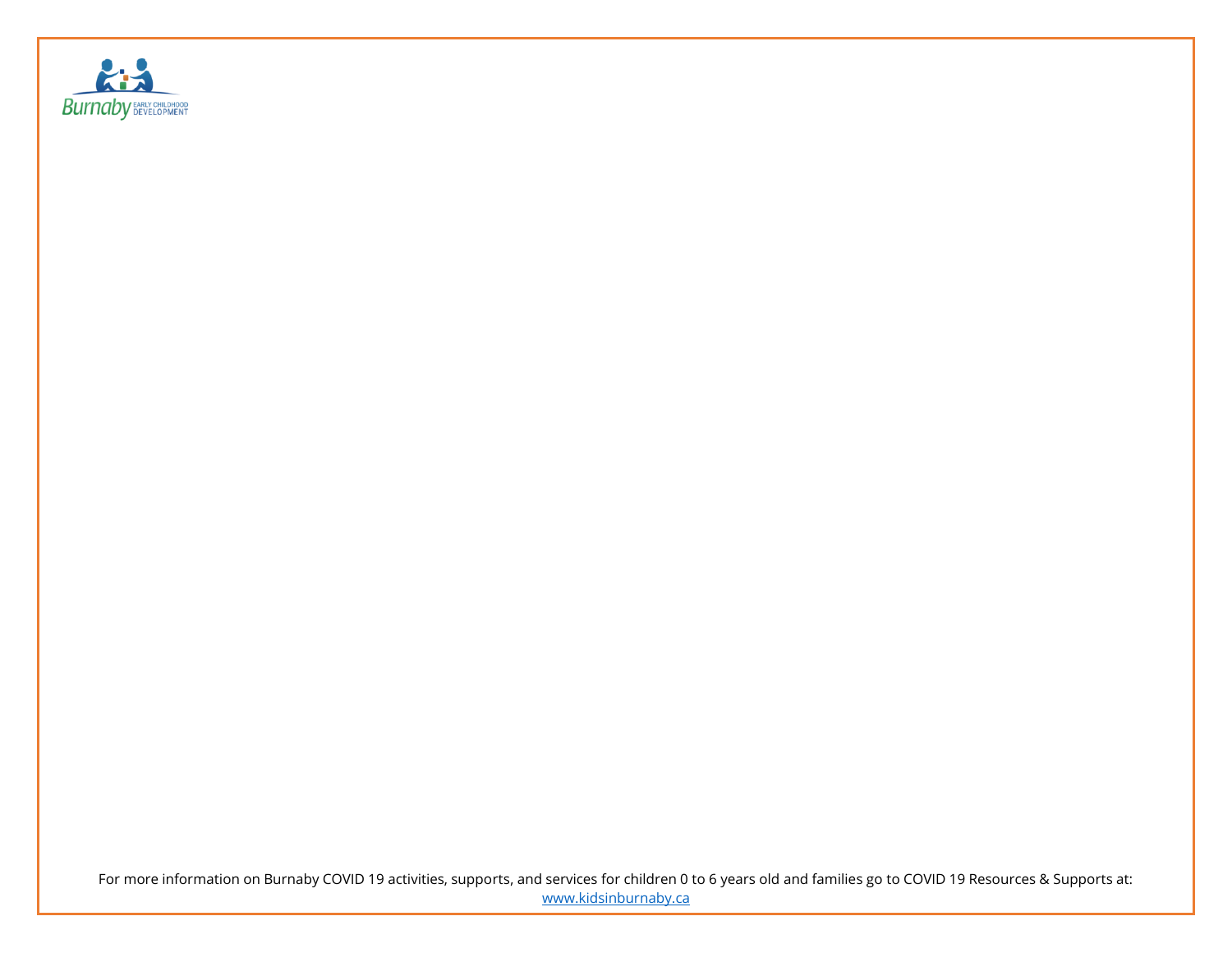

| Agency                                                                                              | Website                                                  | <b>Program Name(s)</b>          | <b>Program Information</b>                                                                        | <b>Dates</b>                                                   | <b>Registration Details</b>                                                                                                                                   |
|-----------------------------------------------------------------------------------------------------|----------------------------------------------------------|---------------------------------|---------------------------------------------------------------------------------------------------|----------------------------------------------------------------|---------------------------------------------------------------------------------------------------------------------------------------------------------------|
| YMCA Child<br>Care Resource<br>& Referral and<br>Cameray Child<br>and Family<br>Services<br>Society |                                                          | Summer Drop-In,<br>Maywood Park | There will be planned<br>activities, stories, and light<br>refreshments.                          |                                                                | No registration required.<br>Drop in, at Maywood<br>Park: 6480 McKay<br>Avenue. There is a<br>playground next to the<br>drop in, and a small<br>covered area. |
| East Burnaby<br><b>Family Place</b>                                                                 | https://www.facebook<br>.com/eastburnabyfam<br>ilyplace/ | Family Drop-In                  | Drop in for families with<br>children birth to 6 years old, at<br>9887 Cameron Street,<br>Burnaby | Tuesdays and<br>Fridays,<br>$10:00$ am -<br>1:00 <sub>pm</sub> | No registration required.<br>Drop in at 9887<br>Cameron Street,<br>Burnaby. Programs are<br>run out of St. Stephen's<br>Church. No affiliation.               |
| East Burnaby<br><b>Family Place</b>                                                                 | https://www.facebook<br>.com/eastburnabyfam<br>ilyplace/ | Clothing Exchange               | Free clothing to take and to<br>donate.                                                           | Tuesdays and<br>Fridays,<br>$10:00$ am -<br>1:00pm             | No registration required.<br>Drop in at 9887<br>Cameron Street,<br>Burnaby                                                                                    |

**\* All programs are for children from birth to 6 years old, unless otherwise indicated**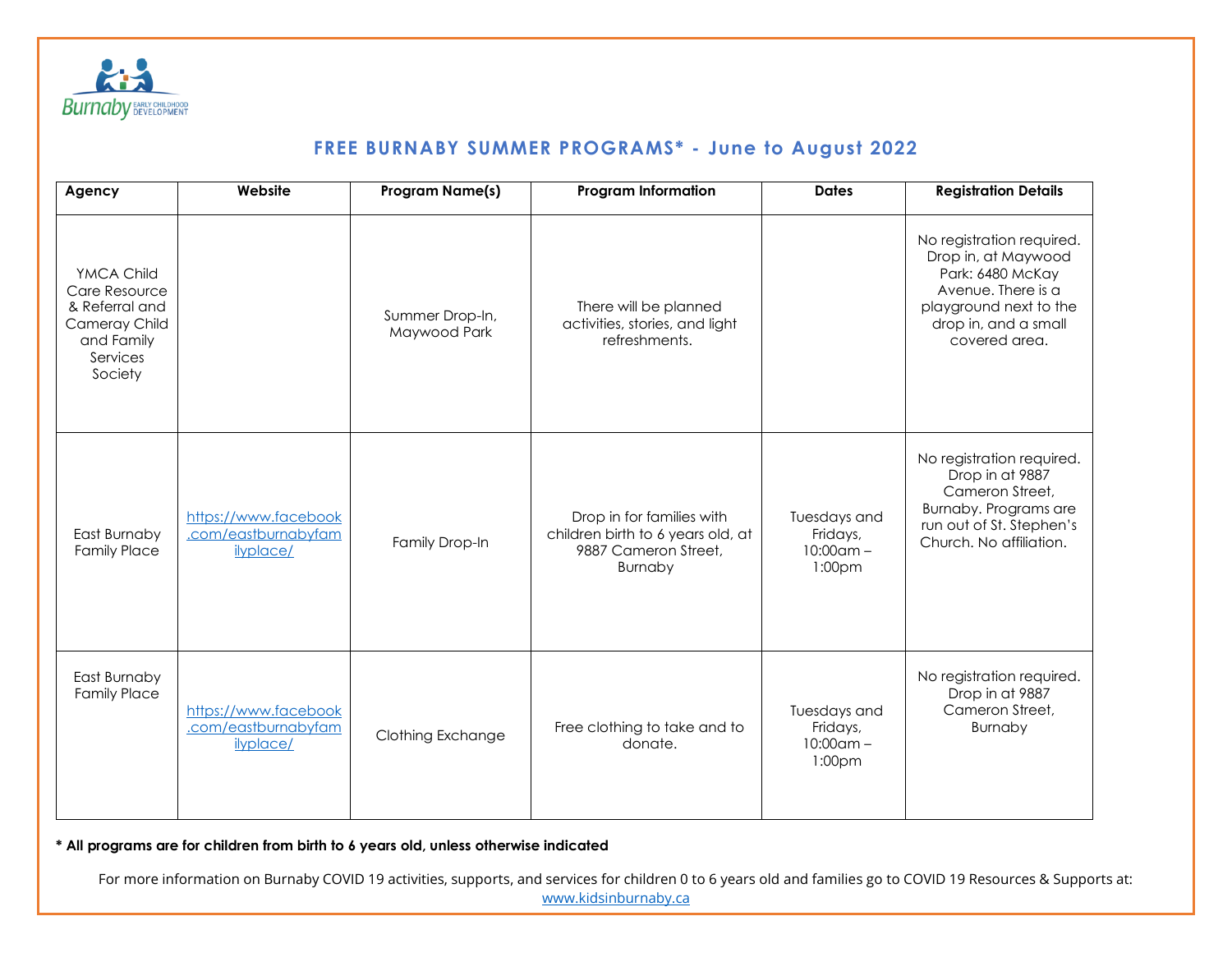

#### **FREE BURNABY CHILD AND FAMILY RESOURCES AND INFORMATION SESSIONS**

#### **BC SUPPORTED CHILD DEVELOPMENT**

The BC Centre for Ability is committed to inclusive childcare that supports families and enhances all children's experiences. If your child has extra support needs, or if you're wondering if they may need extra support visit [www.bc-cfa.org/programs-services/supported](http://www.bc-cfa.org/programs-services/supported-child-development/)[child-development/](http://www.bc-cfa.org/programs-services/supported-child-development/) where you can find more information and access the online referral.

#### **FAMILY SERVICES OF GREATER VANCOUVER**

The Early Childhood Community Consultant (ECCC) also offers:

- **free one-on-one consultation** about your child's development, behavior, parenting tips, tricks, and education to set up a phone or virtual appointment please email or call Anita at [aolson@fsgv.ca](mailto:aolson@fsgv.ca) 604-723-9548
- **ECCC Resource Newsletter** to receive short daily newsletters with children's activities, self-care ideas, parenting information (and more), please email [aolson@fsgv.ca](mailto:aolson@fsgv.ca) with the heading "ADD ME TO NEWSLETTER"

### **YMCA**

For various types of information and support for families searching for childcare visit: [https://www.gv.ymca.ca/ccrr.](https://www.gv.ymca.ca/ccrr)

 Early Learning Resource Library (parents in Burnaby/New Westminster/Tri-Cities borrow early learning resources free of charge) available by curbside appointment. An online catalogue is at Early Years Resource Library [Catalogue.](http://www.ymcastrongfoundations.org/getmedia/374d2c29-2f05-4537-9ee9-29fc77258f60/2020-CCRR-Early-Learning-Library-Catalogue_August-2020) To book an appointment email [ccrr@gv.ymca.ca](mailto:ccrr@gv.ymca.ca)

#### **BURNABY PUBLIC LIBRARY**

Burnaby Public Library branches are open for choosing books, and for limited use of public computers. Find out more at [www.bpl.bc.ca/news/bpl-services-during-covid-19](http://www.bpl.bc.ca/news/bpl-services-during-covid-19)

#### Services for Children and Families

- **Parents:** children's librarians can help you find books and more for different ages and on different topics. We can also help you find resources for children and families in Burnaby.
- **Group leaders:** a children's librarian can coordinate virtual visits for your class or group. We can provide resources, booklists, and make specific recommendations based on your classroom or group. We can talk about books, reading, and encourage literacy. We customize the visit to fit your needs.